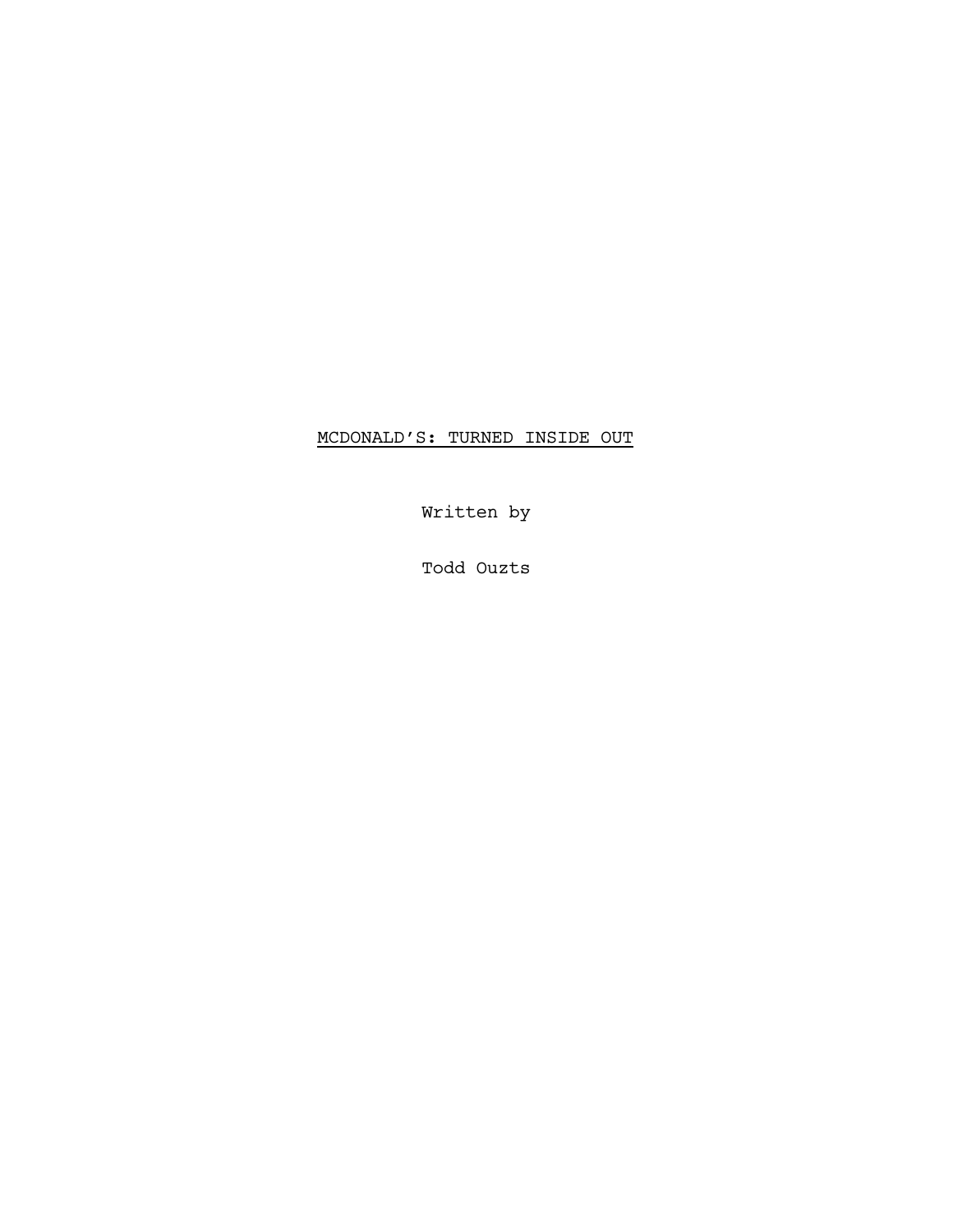# 1 INTRO 1

We open with a classic McDonald's musical TV commercial from the 1980s. "Nobody can do it, like McDonald's can..." The ad shows a diverse, teenaged crew smiling and keeping their restaurant sparkly clean.

2 TITLES 2

Cue "Yakety Sax" by Boots Randolph (from the Benny Hill Show).

On a retro red and white message board, we see:

TITLES MCDONALD'S OF WESTLAKE

PROUDLY PRESENTS...

MCDONALD'S: TURNED INSIDE OUT (animated)

WARNING:

DUE TO THE RIDICULOUS NATURE OF THIS FILM,

MANAGERIAL DISCRETION IS ADVISED.

THE END (the screen briefly goes black)

JUST KIDDING.

DISSOLVE TO:

3 EXT. PARKING LOT - MORNING 3

Cue "Workin' It" by Don Henley.

The sun is shining, the birds are chirping in Westlake Village.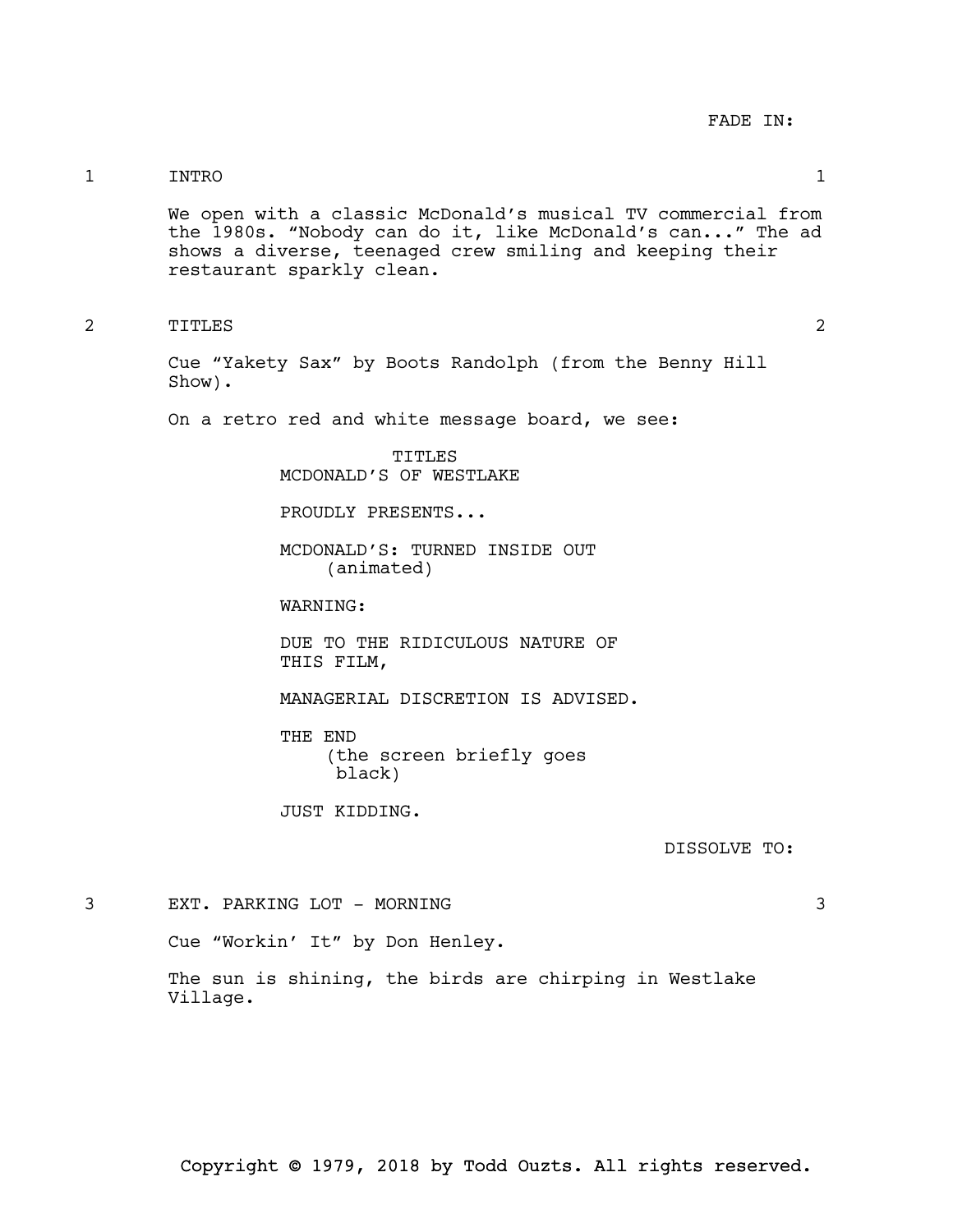### 4 EXT. PARKING LOT - MORNING 4

JUSTIN's car screeches to a halt in the parking lot. He's late for work again. He scrambles into the store, flailing his arms in and legs in fast motion.

#### 5 INT. MAIN FLOOR - MORNING 5

JUSTIN enters the lobby door, slinks behind the counter, checks the manager's clipboard, then moves to the clock. He deftly sets its time back from 7:10 to 7:00, then scurries to the back. He finds the paper crew hat dispenser and busts four of them on his head, trying to find one that isn't defective.

6 INT. DESK AREA - MORNING 6

STEVE, the opening manager, is sitting at the desk scarfing down a Big Breakfast in fast motion.

# 7 INT. BACK AREA - MORNING 7

GARY enters the back door, in street clothes. He makes sure the coast is clear, then ducks into the coat closet. He instantly bursts from the closet fully dressed in his polyester crew shirt and paper hat. He adjusts his hat like a soldier and marches off toward the front.

### 8 INT. GRILL AREA - MORNING 8

We hear a European siren as an English muffin is on fire inside a toaster.

# 9 INT. GRILL AREA - MORNING 9

STEVE is managing the front, in the register area. JUSTIN hands up a stack of Big Breakfast orders in styrofoam containers. STEVE puts them in the warming bin, and opens one to check its quality. He is not pleased. He marches around to the grill and gets JUSTIN's attention. STEVE shows him the Big Breakfast. The muffin is burnt to a crisp and everything else is mangled. JUSTIN picks up the muffin and starts to eat it, as if nothing is wrong. STEVE shoves the rest of the food into JUSTIN's face and rubs it in.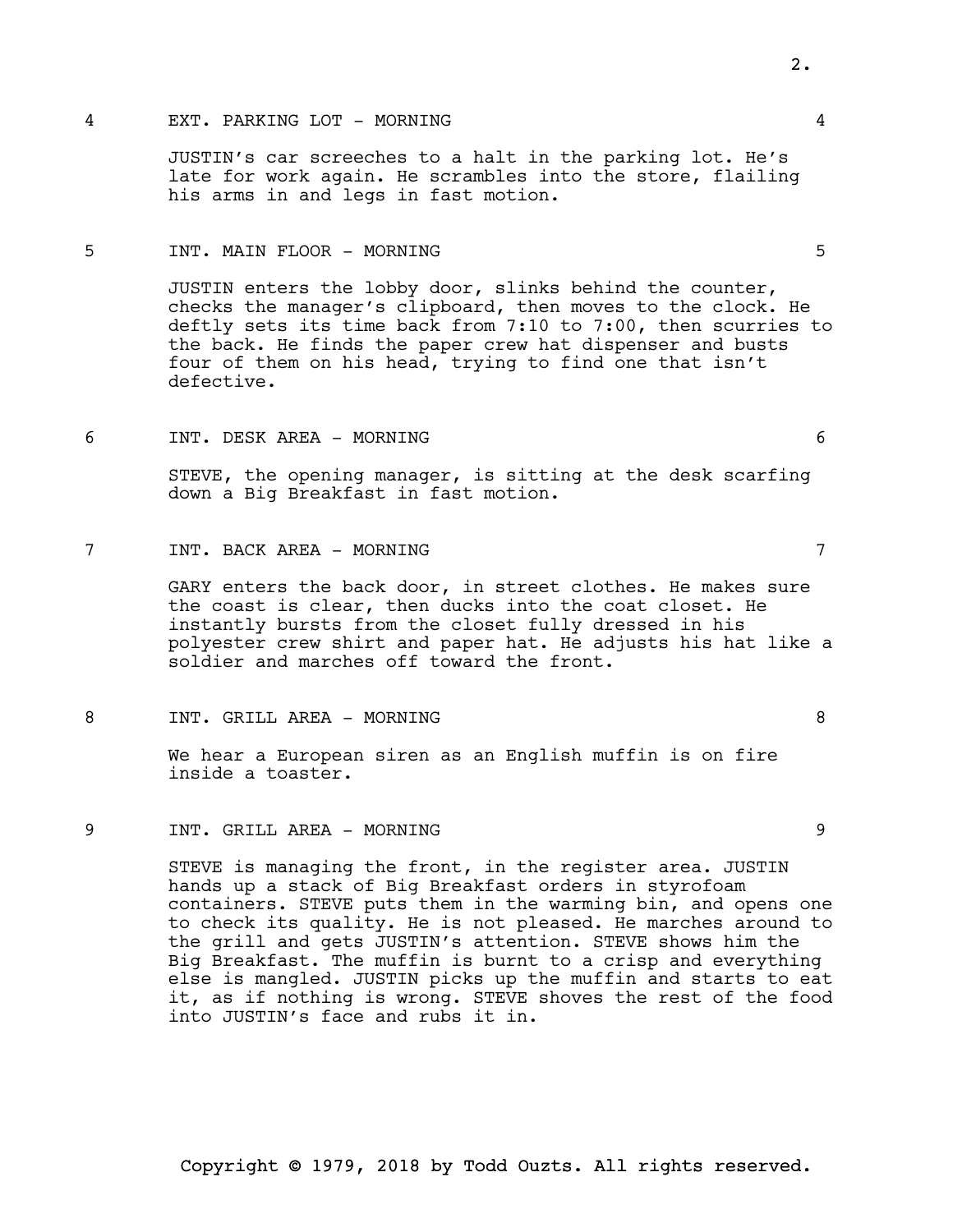# 10 EXT. PARKING LOT - MORNING 10 10

As punishment, JUSTIN has been sent outside for a "lot check." He picks up some garbage in fast motion. Suddenly, SHAWN's brown Pontiac speeds through the wet parking lot and runs JUSTIN over, sending garbage flying.

#### 11 INT. GRILL AREA - MORNING 11

JUSTIN passes another order up to STEVE. This time it's hot cakes and sausage. STEVE checks them and again disapproves. He marches around the grill and shows the mangled food to JUSTIN. Again, JUSTIN grabs and handful of hot cakes and shoves them into his mouth like nothing's wrong. And again, STEVE smushes the rest of the food in JUSTIN's face.

#### 12 INT. DESK AREA - DAY 12

SHAWN(?) places a hot sear tool on the manager's chair, protecting his hand with a grill cloth. A BLONDE ASSISTANT MANAGER blindly sits in that chair, and we hear the sear tool "plop" into her. She turns to reveal a big smile.

#### 13 INT. BACK AREA – DAY 13

CHRIS WILCOX is in the back, filling a mop bucket with a hose. But he's holding the hose so that it looks like his penis. He cracks a wry smile, then reveals that sometimes a hose is just a hose.

## 14 EXT. SIDEWALK - DAY 14

TIMOTHY(?) is mopping the east sidewalk in fast motion. He finishes a section and then turns to wipe his brow.

15 INT. GRILL AREA - DAY 15

ALLEN, the district manager, arrives in the grill area. He looks like Gabe Kaplan of "Welcome Back Kotter" fame.

#### 16 INT. DESK AREA - DAY 16

ANNE, the store manager, is on the pay phone at the desk. While ALLEN talks on the other phone, TIMOTHY sneaks up behind him and makes rabbit ears behind ALLEN's head.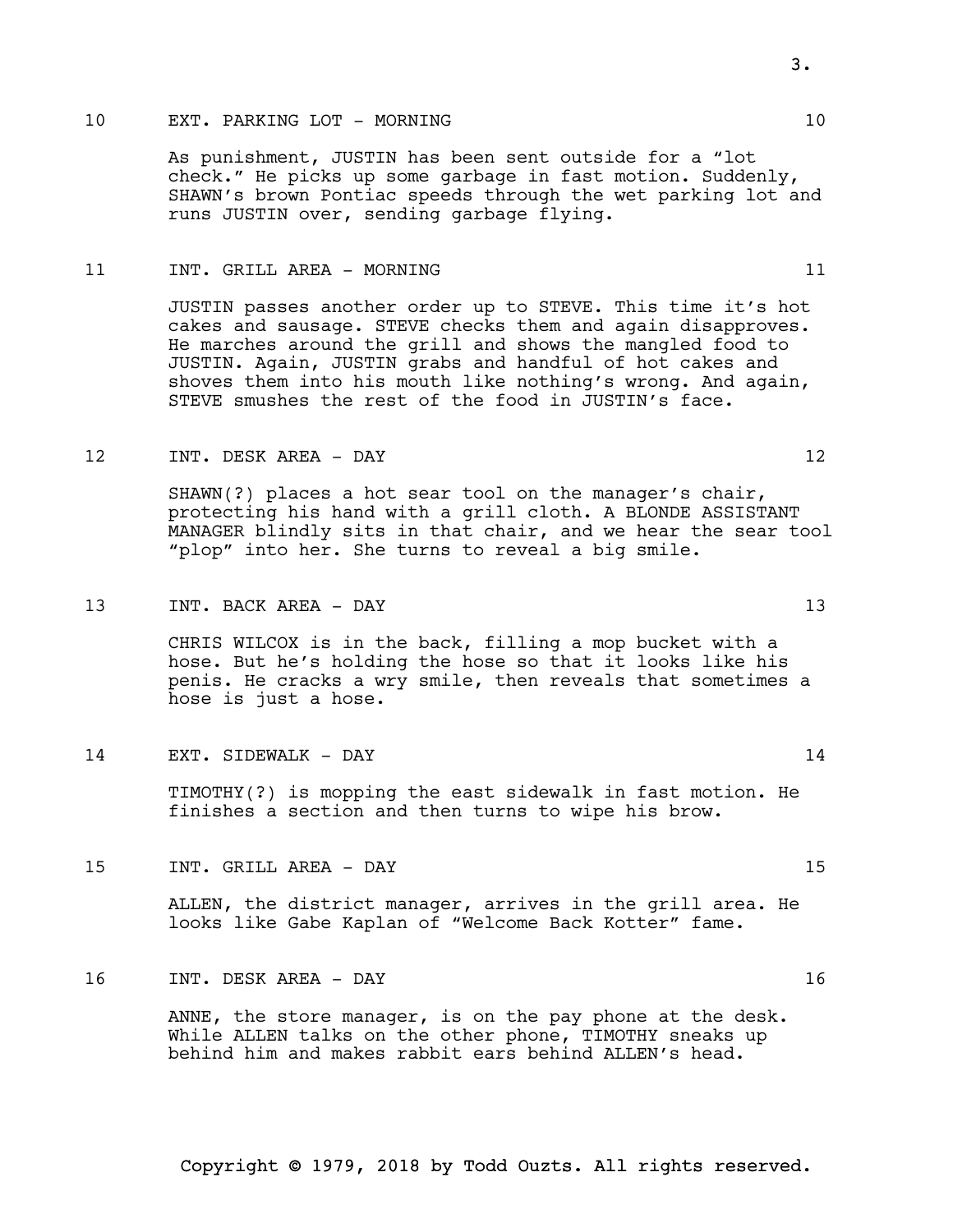### 17 INT. BACK AREA - DAY 17

SHAWN starts climbing the stairs, carrying an enormous pile of styrofoam food containers. Just as he reaches the top step, TIMOTHY swoops in, throws the closet door wide open, and sends SHAWN crashing down the stairs. TIMOTHY's head bobs up and down in fast motion until SHAWN lands on the basement floor. We see SHAWN lying in a pile of styrofoam. He looks up, dazed and confused.

# 18 INT. BACK AREA – DAY 18

STEVE comes to the back and opens the washing machine's lid. He reaches in and starts wrestling out a variety of junk, including a mustard jug, pencil sharpener, grill scraper, fire extinguisher and more.

# 19 INT. DESK AREA - DAY 19

ANNE is standing at the desk, stuffing her face with food and yapping on the pay phone. The other phone keeps ringing and ringing, but we can hear that the phone she's on is just a busy signal.

## 20 INT. BASEMENT - DAY 20

JUSTIN enters the walk-in freezer and the door closes behind him. TIMOTHY emerges from the stairwell carrying a large box. He sets it in front of the freezer door, then goes to get another box. He sets that box on top of the first one, then goes to get a third box. He slides that one next to the other two, then heads back upstairs. The freezer door starts to flail. JUSTIN is trapped, and can't get out. PAUL comes around the other corner and retrieves each box from the pile, tossing each one back in the basement. Through the break room window, we see TIMOTHY return. He appears to be looking for JUSTIN. He searches the basement and finally thinks to look inside the freezer. He opens the freezer door to reveal JUSTIN frozen solid inside. JUSTIN is posed holding a box, with his right arm frozen in a door-pounding position.

# 21 INT. MAIN FLOOR - DAY 21

TIMOTHY arrives at the refrigerator upstairs, and opens the hatch. Someone's arm reaches out of the fridge to hand TIMOTHY exactly what he needed.

# 4.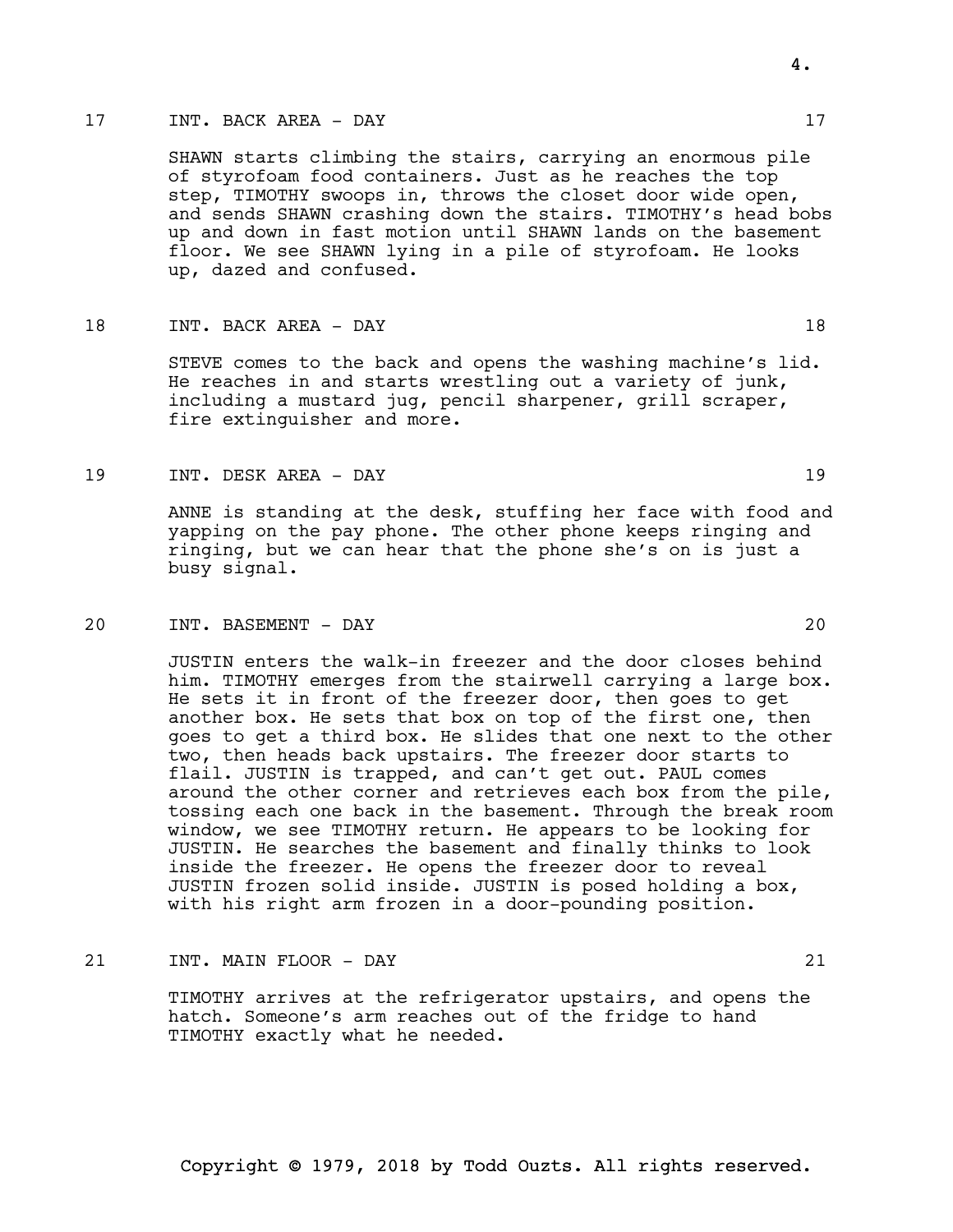#### 22 INT. BACK AREA - DAY 22

SHAWN is washing stuff in the back sink with the sprayer. CHERYL walks in the back door and heads downstairs to change for her shift. SHAWN takes notice, and whistles to the crew up front. Then four crewmen race to the back, around the corner and down the stairs after CHERYL.

23 INT. BACK AREA - DAY 23

MATT arrives in the back and reaches for the paper hat dispenser. But someone has boobytrapped the box with a mousetrap, which snaps on MATT's fingers.

24 INT. DESK AREA - DAY 24

CHRIS CROWELL, a swing manager, arrives at the desk and reaches into the safe to get a cash drawer. But he too is met by a mousetrap snapping on his fingers.

25 INT. MAIN FLOOR - DAY 25

ELLIE fills the ice bucket from the ice machine in the back. It's too heavy for her to lift, so she kicks and scoots it all the way to the front like a pinball machine.

26 INT. DESK AREA - DAY 26

Assistant Manager JOEL sneaks up behind CHERYL near the desk, reaches around and playfully unbuttons the top of her crew shirt. CHERYL is pleasantly embarrassed. (This was years before sexual harassment lawsuits were a thing.)

27 INT. GRILL AREA - DAY 27

MATT demonstrates his grill master skills, assembling a tray of six Quarter Pounders in record time. A LARGE BLACK MAN is working the grill with MATT. He flaps his collar like the wings of a little bird.

28 INT. DESK AREA - DAY 28

ANNE is still yapping on the yellow phone with her back turned.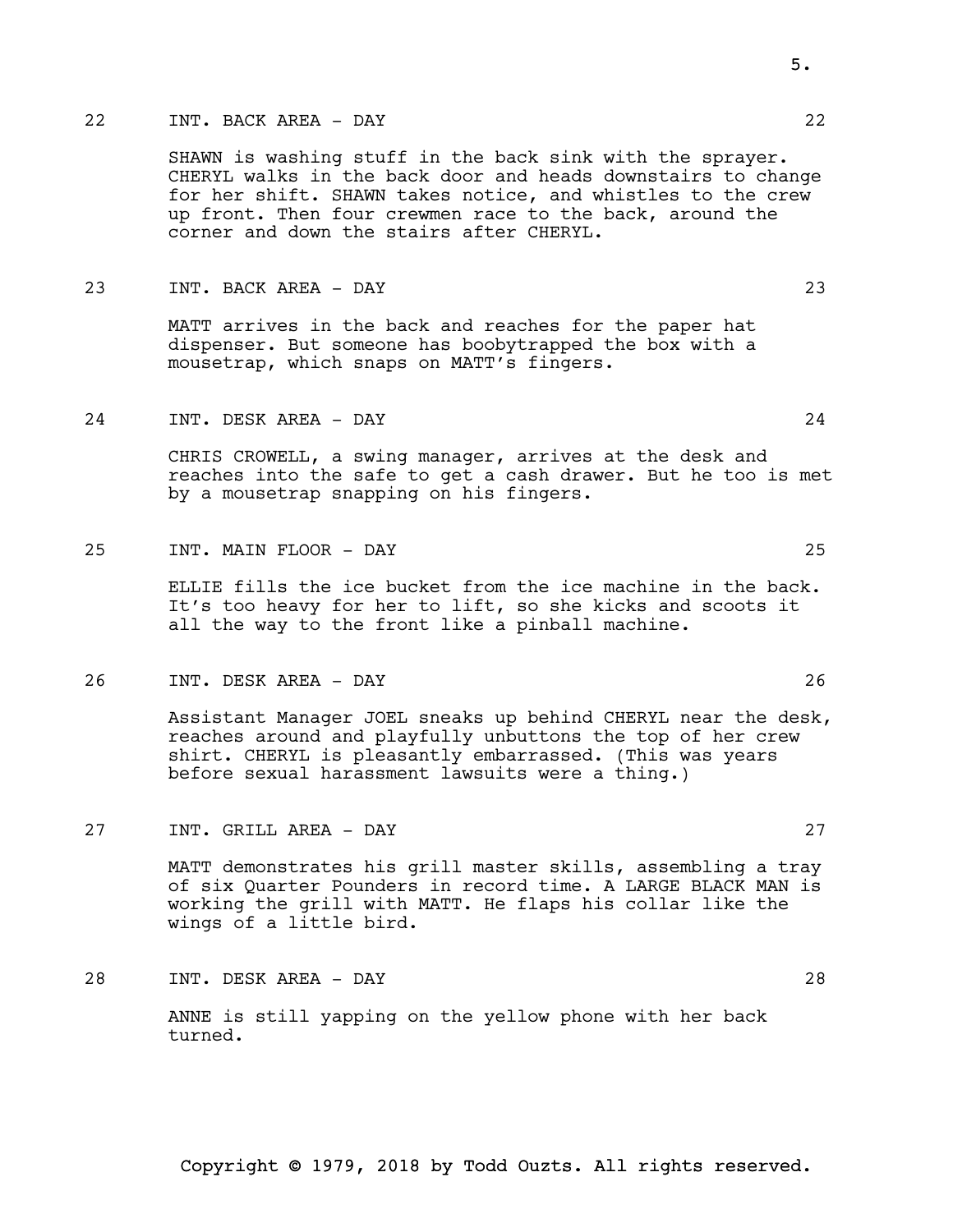# 29 INT. GRILL AREA - DAY 29

MATT is assembling more burgers. But as he slides a tray of top buns on the patties, one falls to the floor. MATT checks to see if the coast is clear, then dives on the floor to retrieve the bun, which had rolled under the filthy grill. He slyly places the bun on the burger and passes the tray up to the front as if nothing's wrong.

# 30 EXT. PARKING LOT - DAY 30

ANNE peeks out the back door's view port, then opens the door carrying a money bag. She dances around the parking lot in fast motion on the way to her car. She jumps into her blue Datsun B-210 and speeds off to the bank. She's done for the day.

#### 31 INT. MAIN FLOOR - DAY 31

DEBBIE, another Assistant Manager, arrives for her shift but we only see the action through her glasses. She clocks in at the register, then wanders around the grill, past the manager's desk, though the back and heads straight downstairs.

## 32 INT. BASEMENT - DAY 32

DEBBIE is now running down the stairs and through the basement, all the way back to the utility area, deep in the bowels of the store. Finally we see her, backed under the stairwell for cover. She unbuttons her polyester crew blouse and pulls a large, badly-rolled joint out of her bra. She checks around the corner, then lights up and takes a puff.

33 INT. MAIN FLOOR - DAY 33

Cue "Girl from Ipanema" sung by Frank Sinatra.

Now again through DEBBIE's POV, we follow her journey upstairs to start her relaxing day, managing a fast food restaurant. As she passes through the grill, MATT gets her attention.

> MATT (dutifully) Debbie, you're wanted up front.

Copyright © 1979, 2018 by Todd Ouzts. All rights reserved.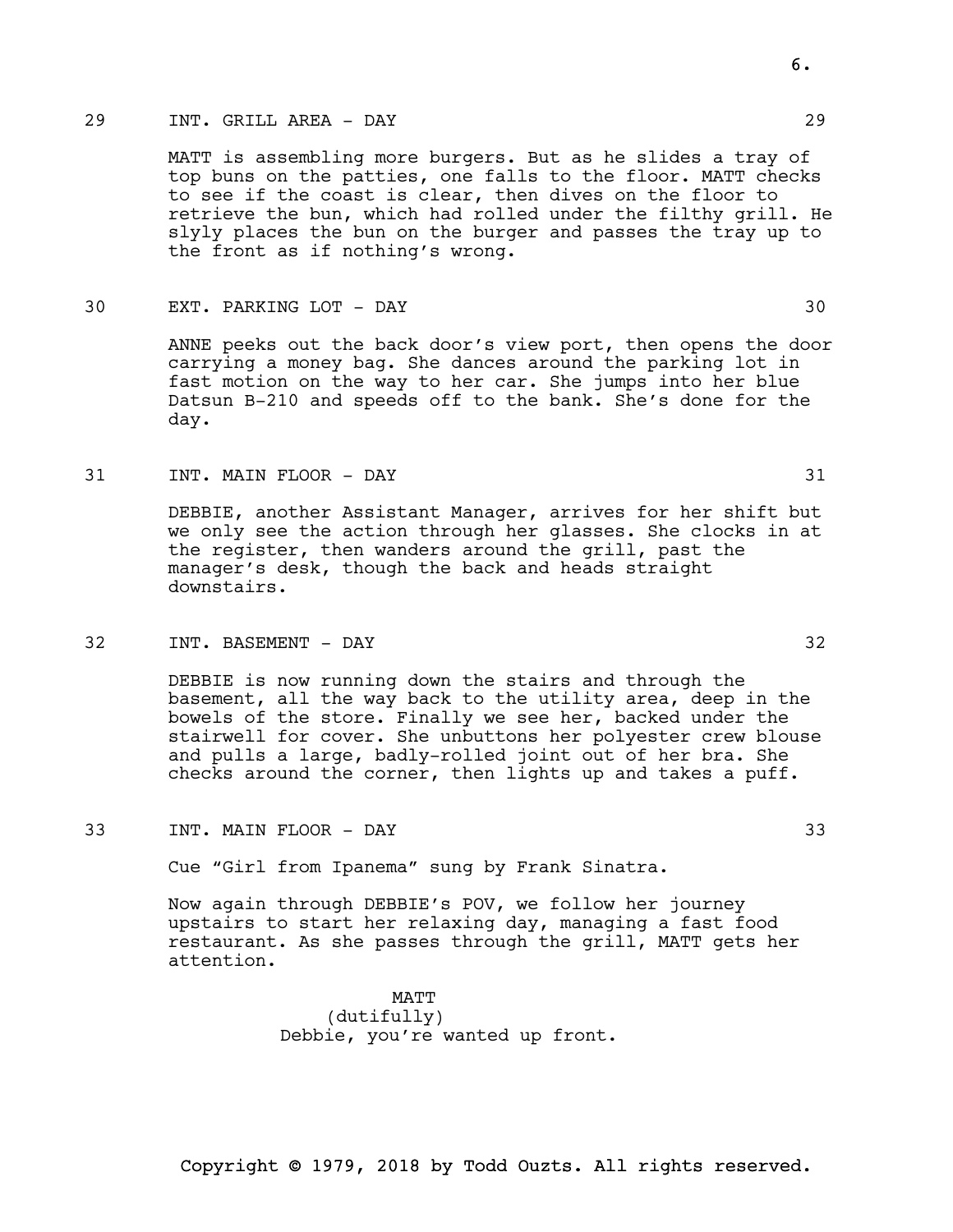# 34 INT. LOBBY AREA - DAY 34

We see an elaborate pencil drawing of swing manager TODD taking an order from THE FILET LADY. The drawing is highly inappropriate.

Against the montage of somber music, we follow the stalking of THE FILET LADY. At one point we see STEVE GREUTER's head pop into a shot through the pie warmer. THE FILET LADY hands STEVE KRENIK a coffee cup for her free refill. She's clearly a mystery woman.

35 EXT. PARKING LOT - DAY 35

MATT continues stalking THE FILET LADY by taking cover behind parked cars. A male customer eventually spots MATT's suspicious behavior and brings the action to a sudden halt.

36 INT. DESK AREA - DAY 36

Cue music recapping the opening McDonald's ad: "Nobody can do it, like McDonald's can..."

We see the latest menu item, a Chopped Beefsteak meal staged beautifully on a tray, on the manager's desk. A hand model reaches in to lift the top of the roll -- revealing a dead mouse stretched across the sandwich. Assistant Manager LAURIE takes a seat at the desk and starts eating the sandwich with a smile.

37 INT. MAIN FLOOR - DAY 37

Cue "Satisfaction" by Devo.

CHRIS WILCOX is sweeping up around the grill. JUSTIN and SHAWN are working the grill, assembling burgers as a team. But they're throwing food everywhere, over their shoulders and onto the floor where CHRIS is sweeping. CHRIS sweeps his pile of food into the back, wearing his tight Angel's Flight pants. He gathers even more debris and empty boxes to the stop of the stairs, and then sweeps it all down the stairs with an impish smile.

38 INT. SHAKE AREA - DAY 38

JUSTIN is joined at the shake mixing station by swing manager TONY. The two start chatting and JUSTIN forgets about the milkshake behind him. The machine malfunctions, JUSTIN spins around and tries to catch the chocolate shake but flings it all over the station, making a huge mess.

Copyright © 1979, 2018 by Todd Ouzts. All rights reserved.

7.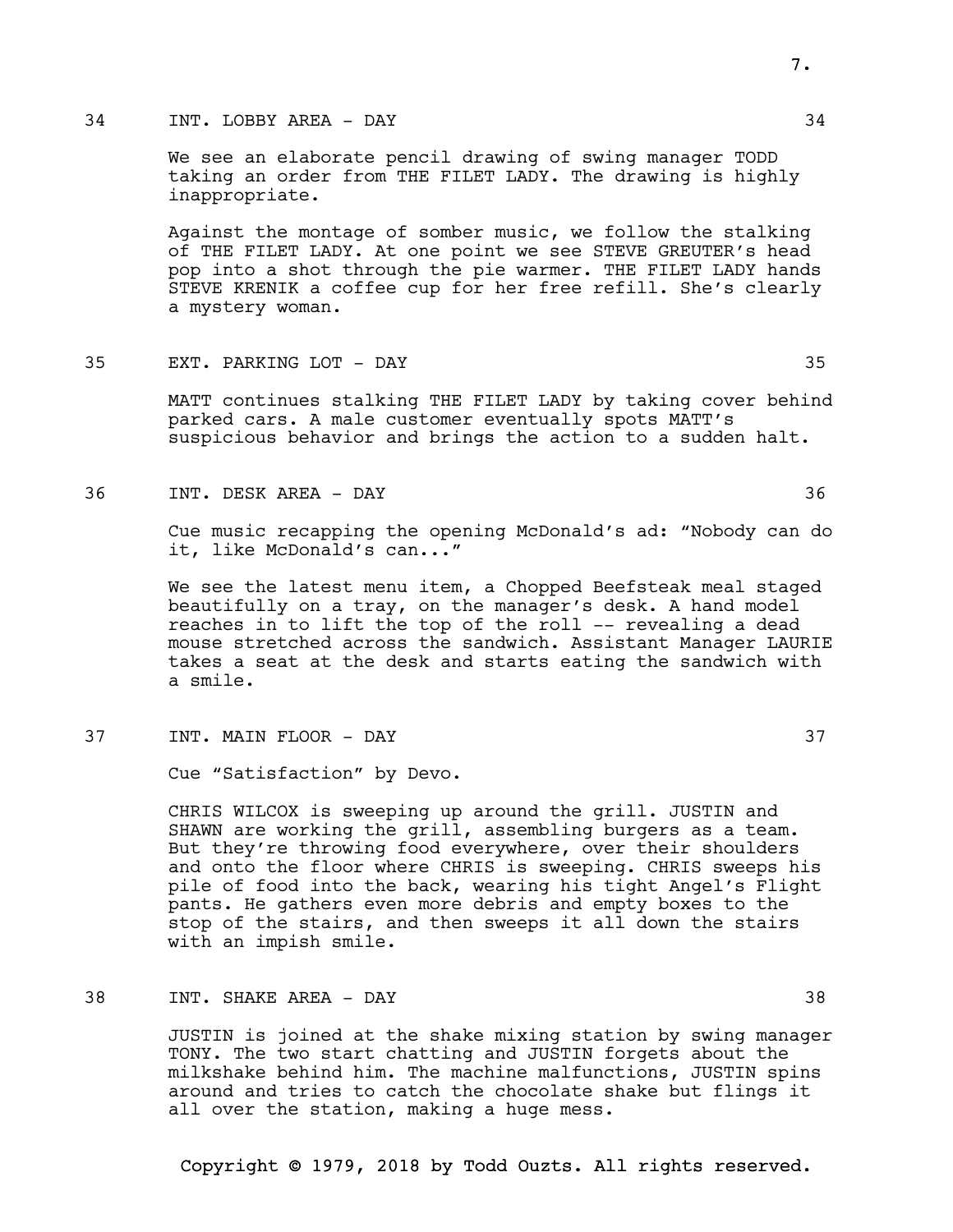# 39 INT. BACK AREA - DAY 39

In the back, JUSTIN and SHAWN are playing hockey with two broomsticks and a frozen Quarter Pounder patty. LAURIE comes around the corner and busts them for goofing off. The two nonchalantly pretend to sweep normally and head back to the grill area.

# LAURIE (to the camera) Stop!

40 INT. DESK AREA - DAY 40

CHRIS CROWELL, another swing manager, is sitting on the safe and is caught picking his nose.

41 INT. GRILL AREA - DAY 41

CHAD is standing behind the grill complaining about worker's compensation. He's shielding a paper water cup in his hands. He tips it to reveal a bloody finger flipping around inside it.

42 EXT. PARKING LOT - DAY 42

Through a bush, JUSTIN spies the SECURITY GUARD sitting in his car, enjoying a Playboy magazine. As JUSTIN approaches him, the startled SECURITY GUARD pulls his revolver and shoots JUSTIN. We see JUSTIN lying on the asphalt, his face covered in ketchup. The SECURITY GUARD blows the smoking gun and laughs like a chipmunk.

43 INT. BREAK ROOM - DAY 43

SHAWN is sound asleep on the couch. He is woken up rudely by TONY, who is armed with a Big Mac sauce gun.

> TONY Break time's over, Shawn!

TONY takes aim and splatters Shawn's face with Big Mac sauce. TONY grabs SHAWN by the collar and drags him off the couch.

44 INT. BACK - DAY 44

PAUL(?) starts to fill the blue ice bucket from the large ice maker, but instead decides to climb into it. The ice maker spits out one of his shoes with a belch.

Copyright © 1979, 2018 by Todd Ouzts. All rights reserved.

8.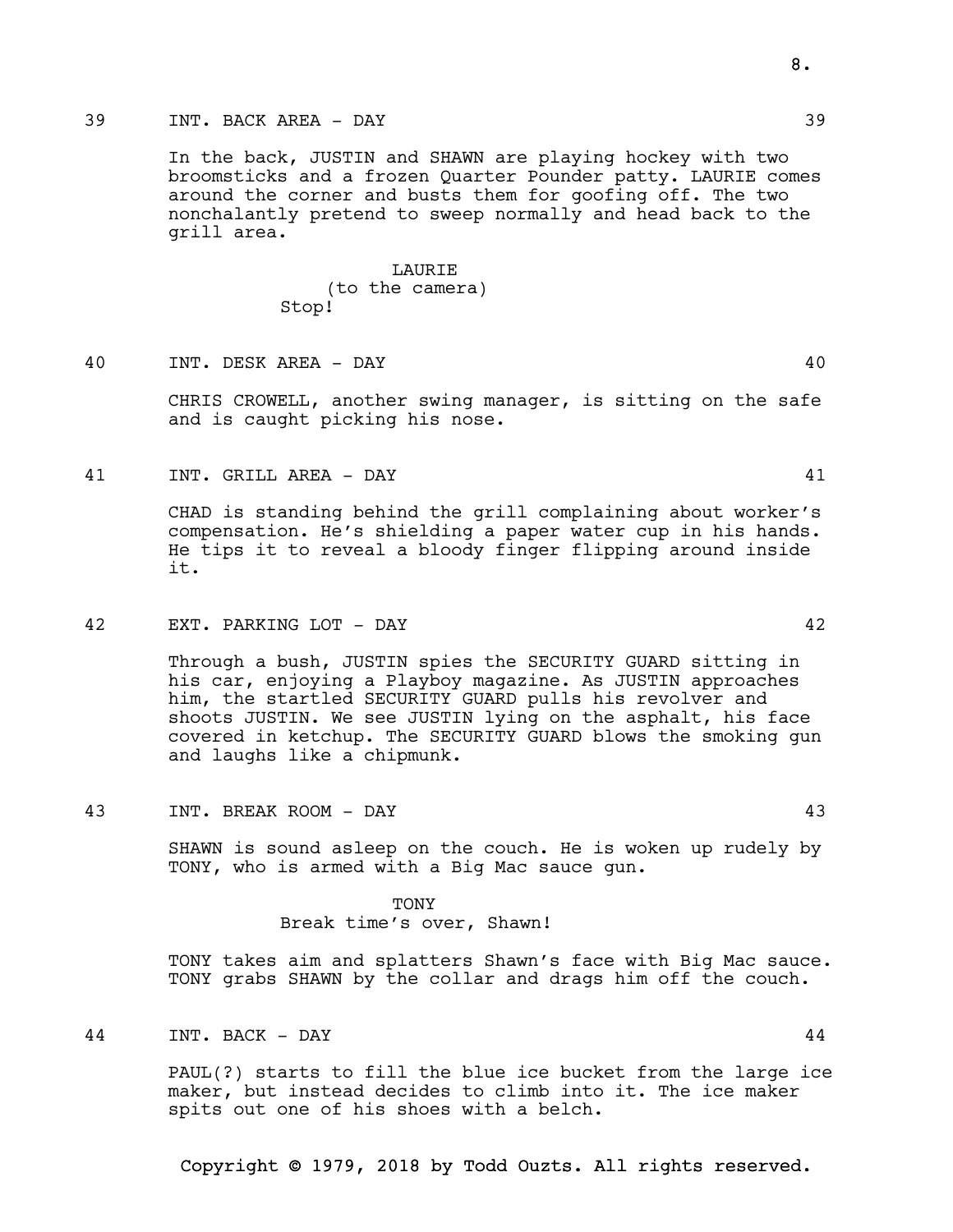# 45 INT. BACK - DAY 45

CHRIS WILCOX is doing a waste count in the back. He's digging through a food waste bin and his arm is covered in Big Mac sauce. He has a disgusted look on his face.

#### 46 INT. DESK AREA - DAY 46

ANNE is doing the books. She's counting cash from a drawer in fast motion. But we hear some of the coins flying off the desk and onto the floor. After each batch she punches the subtotal into the adding machine. The yellow phone starts to ring, and ring and ring and ring. Finally she answers it and we hear chimp noises over a busy tone.

47 EXT. MCDONALD'S - NIGHT 47

At the end of the day, the exterior of McDonald's is all lit up. We linger on the iconic "golden arches" sign as the music climaxes into "No, can't get me no, Sa-tis-fac-tion."

CUT TO:

48 CREDITS 48

CREDITS (on message board) PRODUCED BY TODD OUZTS DIRECTED BY TODD OUZTS FILMED BY TODD OUZTS EDITED BY TODD OUZTS TITLES BY TODD OUZTS SPECIAL EFFECTS BY TODD OUZTS SOUND EFFECTS BY TODD OUZTS MUSIC BY TODD OUZTS NARRATED BY TODD OUZTS

SPECIAL THANKS TO THE ENTIRE CREW & MGMT.

NOW IT'S THE END

49 OUTRO 49

We see a reprise of the 1980s McDonald's TV commercial. "Nobody can do it, like McDonald's can."

> (MORE) CREDITS (in order of appearance) Justin Finestone

Copyright © 1979, 2018 by Todd Ouzts. All rights reserved.